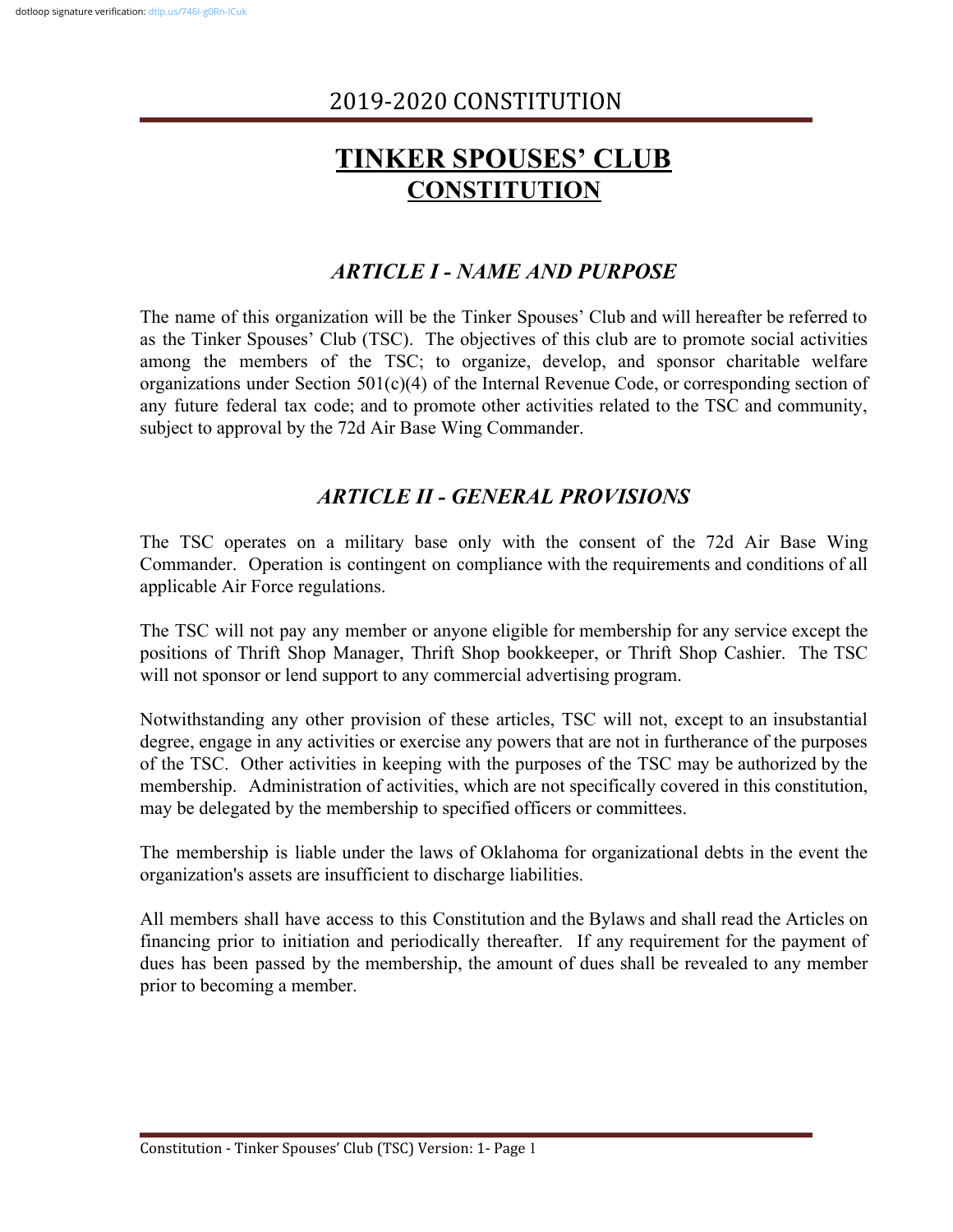# *ARTICLE III - OFFICERS AND GOVERNING BODY*

### **Section A. Elected Officers**

The President, Charitable Director, Operations Director, Executive Secretary, Operations Treasurer, and Charitable Treasurer will be elected as provided for in the By-Laws.

### **Section B. Honorary Officers/ Advisors**

- 1. The Honorary President, who is the most senior spouse assigned to Tinker Air Force Base, may serve voluntarily and as a non-voting member of the Board of Governors. They will serve as an advisor to the Advisors, and their degree of participation in the affairs of the Club will be left to their discretion.
- 2. The Advisors of the TSC are the spouses of senior leaders as defined by the TSC By-Laws. They will not have imposed upon them the responsibility of elected officers. The degree of participation in the affairs of the Club will be left to their discretion. The Advisors are non-voting members of the TSC Board. Advisors pay dues and have all privileges of active members and have the right to vote at general membership meetings.
- 3. The Advisors shall serve in an advisory capacity to the Executive Board, the Board of Governors, and the entire TSC and are non-voting members of the Executive Board and Board of Governors.
- 4. At least one Advisor must be in attendance at all TSC Board Meetings, and General Membership Meetings, in accordance with they By-laws.

### **Section C. Appointed Officer**

The Parliamentarian will be appointed by the President.

### **Section D. The Executive Board**

- 1. The Executive Board is an advisory body to the President and will consist of the Honorary President, Advisors, Elected Officers, and the Parliamentarian.
- 2. The Honorary President and Advisors may be part of the Executive Board at his/her discretion upon the request of the President. They will meet at the request of the President.

### **Section E. The Board of Governors**

The Board of Governors consists of Executive Board and Chairpersons of Committees or a representative.

### **Section F.**

The Board of Governors shall serve a term beginning 1 June and ending 31 May.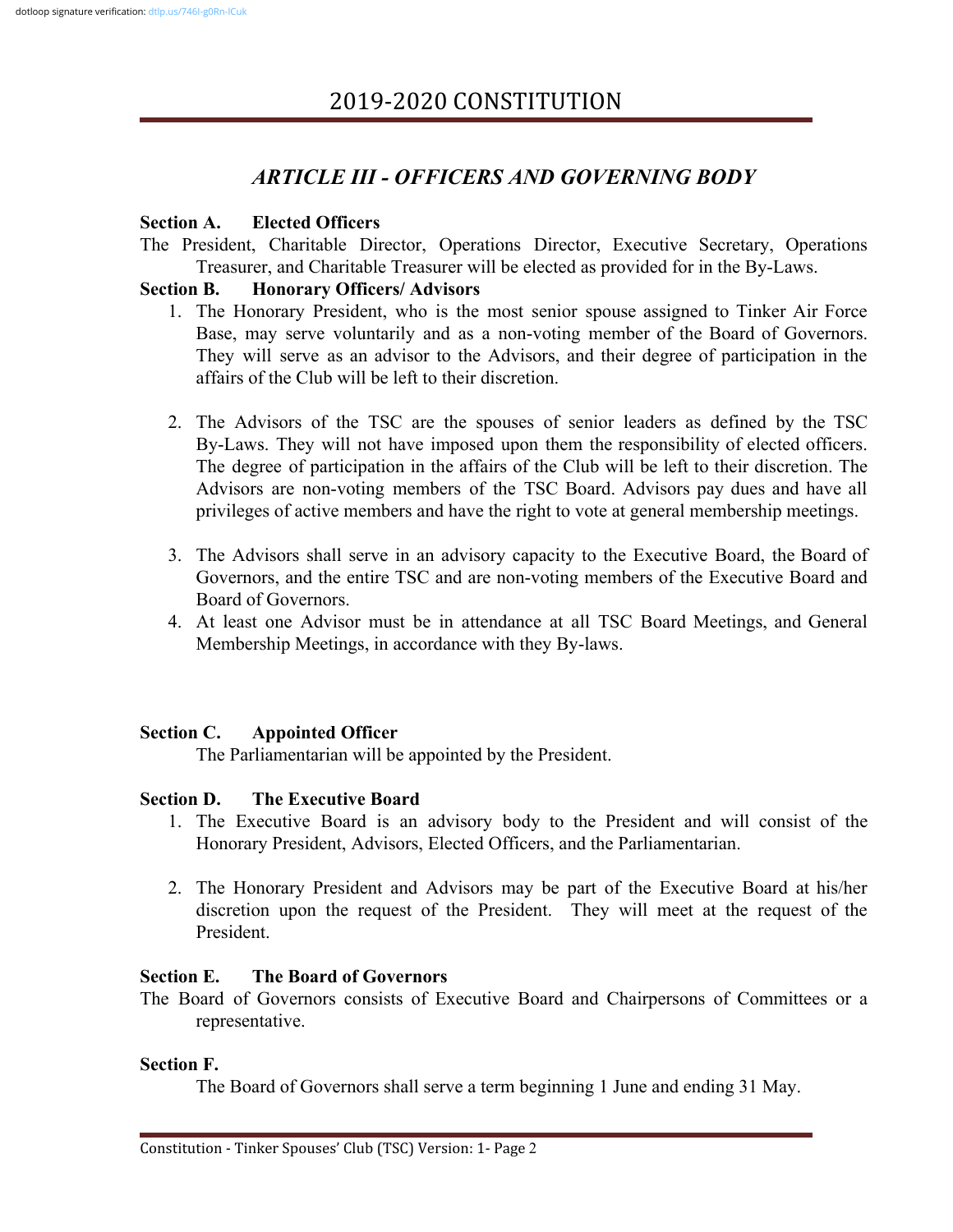# *ARTICLE IV - MEMBERSHIP*

General membership in the TSC is voluntary and will include three categories: Regular, Associate, and Honorary, as defined in the Constitution. The TSC does not discriminate in selection of Board members or in its membership policies based on age, ethnic group, race, religion, gender or national origin.

Anyone participating in TSC sponsored activities must be a dues paying member of TSC, excluding guests and Honorary Members.

#### **Section A. Regular Members**

- 1. Spouses of active duty military officers, enlisted, retirees, or equivalent civilians stationed at Tinker Air Force Base are eligible. Regular Members are entitled to all privileges and benefits of full membership, including the right to vote and hold office.
- 2. Spouses of active duty military assigned to Tinker AFB while their spouses are assigned to other areas may be Regular Members.
- 3. Spouses of active duty military officers, enlisted, or equivalent civilians with official Permanent Change of Station (PSC) orders to Tinker AFB are eligible for membership in this club.
- 4. Spouses and adult relatives residing in the same household of retired members.
- 5. Widows/widowers of military members.
- 6. Adult relatives residing in the same household as active duty member or civilian stationed at/or with official military orders to Tinker Air Force Base. Adult relatives of military members or civilians at Tinker Air Force Base are not eligible to hold positions as officers of the TSC.
- 7. Spouses of active duty military members from all US military branches stationed at Tinker AFB, or assigned to positions in the Oklahoma City area may be Regular Members.
- 8. Spouses of foreign active duty military assigned to Tinker AFB may be Regular **Members**

#### **Section B. Honorary Members**

An Honorary Member is one who does not possess the prerequisites for Regular Membership. That title is bestowed on, deserving individuals selected by the Board of Governors on the basis of a specified one year membership and will have all the privileges of Regular Members, excluding the right to make motions, vote, hold elected office, Board positions, or chair positions.

#### **Section C. Termination of Membership**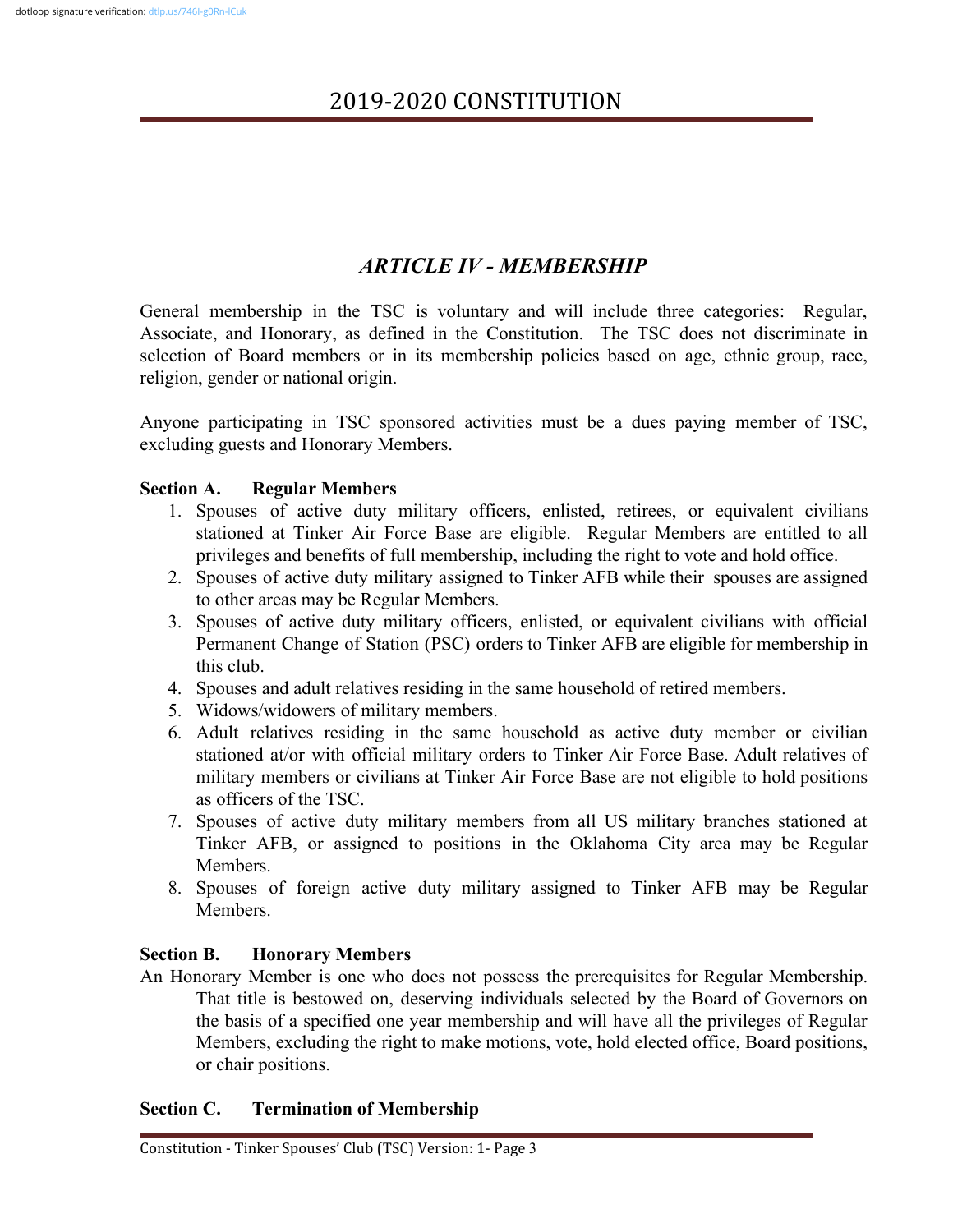- 1. Failure to pay dues and/or assessments will cause TSC membership to be terminated. However, a member may be reinstated upon written application to the Board of Governors and after full payment of back dues and/or assessments.
- 2. The Board of Governors may terminate membership when the conduct of a member brings discredit to the TSC, or if there is a change in the member's eligibility for membership.

# *ARTICLE V - METHOD OF FINANCING*

### **Section A. Operational Fund**

This organization will establish an Administrative Fund composed of dues voted on by the General Membership and donations. This money shall be utilized for operational expenses of the TSC (entertainment, publication, decorations, etc). The Board of Governors is authorized to transfer money, which is excess to the operational expenses of the TSC from the Administrative Fund to the Welfare Fund. In so acting, the Board of Governors shall assure that a reasonable sum, as stipulated in the TSC By-Laws, shall remain in the Administrative Fund for use by the next Board.

### **Section B. Charitable Fund**

This organization will establish a General Welfare Fund, the assets for which will be provided from this organization's proceeds from the Thrift Shop and any other fundraising activities, which may be established by this organization for such purpose. All amounts in this fund, as required by law, will be used exclusively for charitable or other purposes within the meaning of Section  $501(c)(4)$  of the Internal Revenue Code. All fundraising activities require approval from the 72d Air Base Wing Commander.

## *ARTICLE VI - ACTIVITIES*

This organization's activities will be both social and fundraising to be decided by the General Membership.

### **Section A. Social Activities**

The social activities among the members may include, but are not limited to the following: Bowling, Book Club, Bunco, Craft and Craft, Dinner Out, and Lunch Bunch

### **Section B. Fundraising Activities**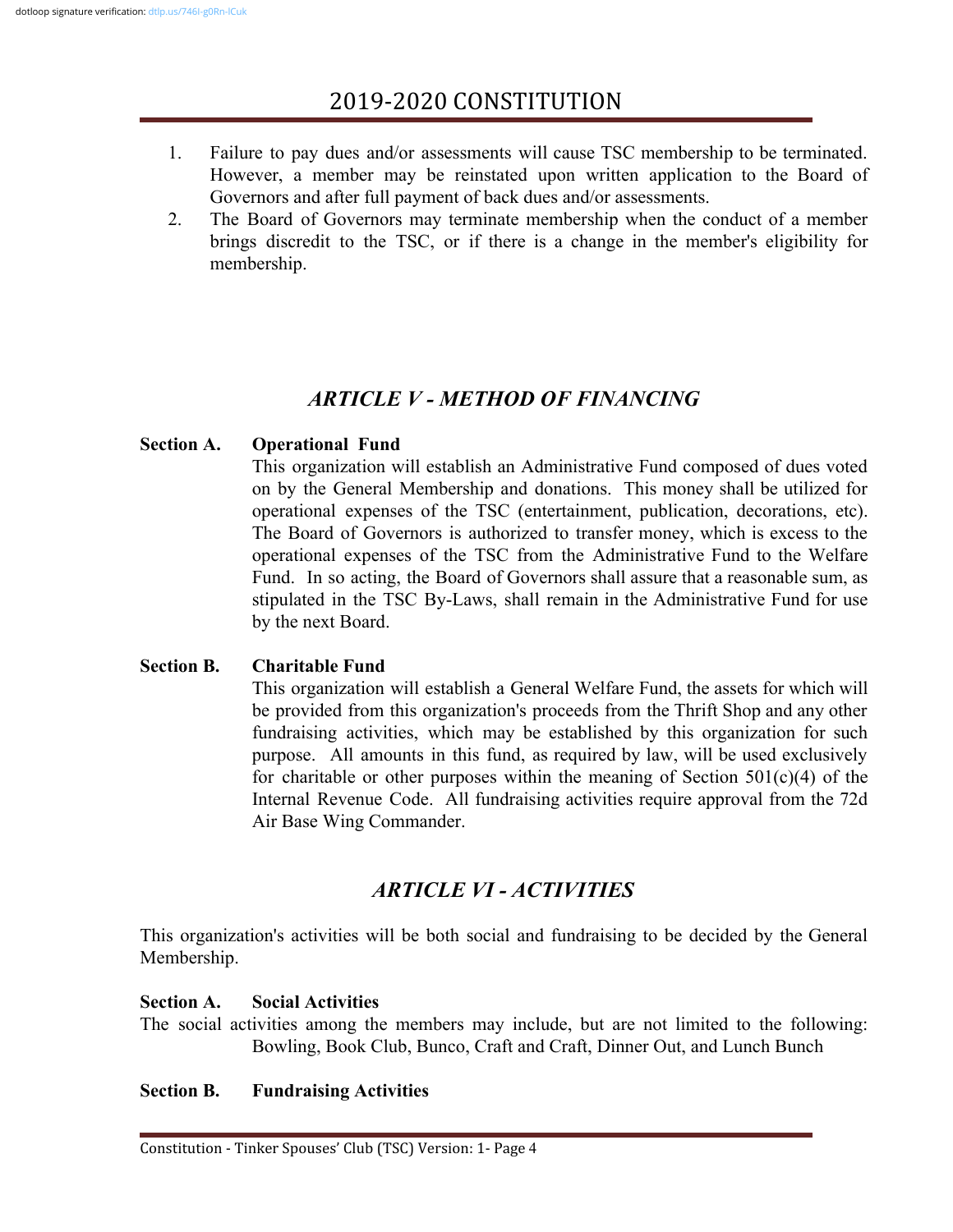The fund raising activities of the members may include, but are not limited to the following: Special Events (i.e. Bazaar), Thrift Shop, Ways and Means.

#### **Section C. Community Service**

The community service activities of the members may include, but are not limited to Habitat for Humanity, VA Hospital Visits, and Tinker CDC Volunteer Days.